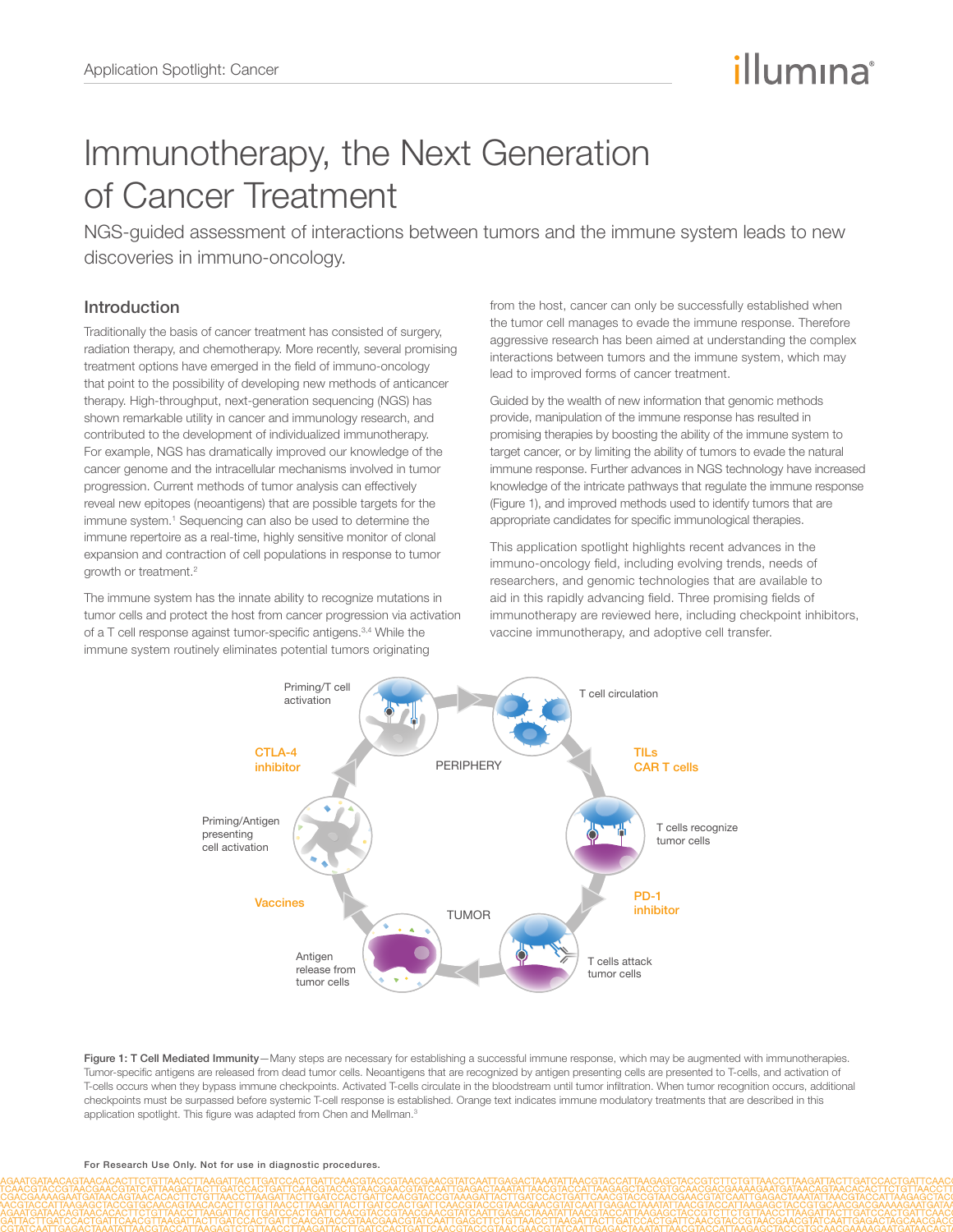## Checkpoint Inhibitors

The immune system has an elaborate network of mechanisms to recognize foreign pathogens or mutated epitopes that tumor cells present. Efforts made over the past decades have informed the current understanding about immune cell-intrinsic checkpoints that can prevent T cell activation. These are commonly used by tumors to evade the immune response. Manipulation of these checkpoints has shown great promise in recent therapeutic approaches.<sup>5</sup> One key checkpoint occurs during T cell priming by antigen presenting cells, which requires costimulatory binding of the B7 ligand. Binding of B7 by the CTLA-4 receptor results in suppression of the T cell response (Figure 2A). In 2011, the FDA approved a monoclonal antibody against this receptor (ipilimumab) for clinical use in metastatic melanoma. Another key checkpoint is the binding of PD1 to PDL1, for which 2 anti-PD1 antibodies (pembrolizumab and nivolumab) were approved in 2014 (Figure 2B), and more inhibitory drugs are under development. Both of these therapies have shown good clinical responses a portion of the time. However, relatively few tumors have endogenous T cell responses that can respond to immune checkpoint blockade.<sup>5-7</sup>



Figure 2: Checkpoint Inhibitor Therapy—Natural mechanisms exist to suppress the T cell response, which are dependent upon binding of ligands to receptors PD-1 and CTLA-4. Monoclonal antibodies to these receptors have shown positive clinical outcomes, but only in certain patients. Current efforts involve finding biomarkers that will serve as prognostic indicators of checkpoint inhibitor therapy success, or suggest combinatorial approaches. A. Priming of T cell activation by antigen presenting cells requires binding of costimulatory ligand B7. Binding of B7 by CTLA-4 receptor inhibits costimulation, while blocking of CTLA-4 with an antibody allows costimulation. B. Recognition of tumor-specific ligand is not sufficient for T cell activation when inhibitory ligand PD-L1 binds to the PD-1 receptor on the T cell. Anti-PD-1 antibodies block this interaction and allow T cell activation.



Figure 3: Exome and transcriptome sequencing are critical for development of personalized immunotherapies—Neoantigens are identified by sequencing the coding regions and expressed genes of tumor cells. Selection of epitopes with affinity for HLA receptors is further refined by improved predictive algorithms. Small sets of intelligently selected neoantigens are then used for vaccine development or adoptive cell transfer.

With the success of checkpoint inhibitors, it has become a top priority to identify and characterize factors that predict response to these therapies. The efficacy of these new drugs depends in part on the level of immunogenicity of each tumor. But more information about interactive pathways in the tumor microenvironment will be necessary to improve the ability to predict response.7-9 Sometimes, the expression of individual checkpoint mediators correlates directly to positive clinical responses, but in other cases the complexity of the dynamic immune response is less understood. A positive correlation between the mutational load of the tumor and response to individual checkpoint inhibitors has been observed, but is not by itself predictive.<sup>10,11</sup> Therefore approaches in exome sequencing and RNA sequencing have been implemented to develop ways to characterize biomarker profiles that indicate a good match for specific therapeutic regimens.1,12,13 RNA analysis, for example, has been used to identify other aspects of the tumor microenvironment that can influence the effectiveness of checkpoint therapies, such as inductive and inhibitory cytokines, local recruitment of other cells types that can inhibit the T cell response, and microbial composition in the gut.12-15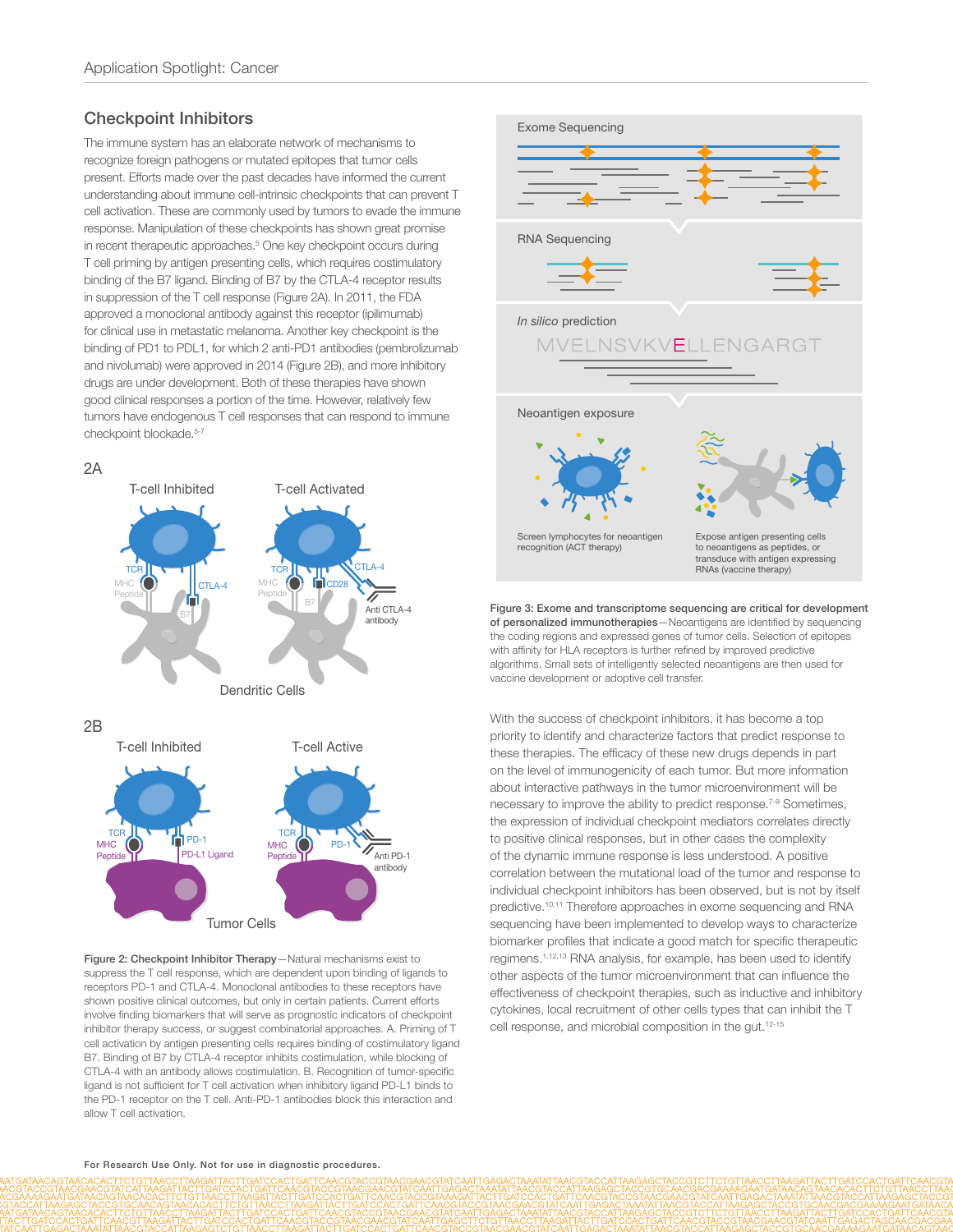

Figure 4: Adoptive Cell Transfer-Improved methods for neoantigen selection have been used to screen lymphocytes that exhibit tumor-specific recognition. Lymphocytes can be engineered and/or expanded *ex vivo* prior to infusion back into the patient for an augmented immune response.

## Vaccine Immunotherapy

Mutations occurring in protein coding genes of cancer cells are a source of potential new antigens (neoantigens) that the immune system may target. To boost tissue-specific T cell immunity, vaccines have been explored since the 1980s. Limited success of early attempts in this field was possibly due, in part, to the presentation of antigens as whole cell lysates, in which highly effective immunogens were diluted with immunologically irrelevant antigens. Recent advances in NGS have enabled the predictive selection of neoantigens that are likely to elicit a tumor-specific response.

A quality versus quantity approach is now showing promise.

Characterization of the DNA and/or RNA of cancer cells is efficiently done by exome sequencing or transcriptome sequencing, focusing on mutations that are likely to be presented to immune cells. Neoantigen selection is facilitated by improved bioinformatics tools to analyze specific mutation profiles (Figure 3).<sup>16-18</sup> Computer algorithm-guided epitope prediction models enable intelligent selection of mutations likely to result in high-affinity epitopes that bind to MHC molecules.<sup>19,20</sup>

Further advances in recombinant DNA technology, such as the transduction of neoantigen expressing RNAs into antigen presenting cells, have led to success in triggering tumor-specific immune responses.17,21 Recent successes in clinical trials, facilitated by rapid turnaround time for tumor analysis and vaccine development, indicate a possible increase in the use of these types of therapies.

## Adoptive Cell Transfer

Adoptive cell transfer (ACT) therapy involves selection of tumor-specific lymphocytes. Similarly to vaccine development, neoantigen selection may be done prior to the screening or engineering of lymphocytes (Figure 4). Trials in ACT have been successful for targeting melanoma and certain leukemias, and are currently being applied to other types of cancers.22 Two subcategories of ACT are characterized by the cell types that are utilized.

#### CAR T-Cells

T lymphocytes can be modified *ex vivo* to express a chimeric antigen receptor (CAR) directed at tumor-specific antigens. The modified CAR T-cells are then injected back into the patient for *in vivo* targeting of tumors that served as the original source of the antigen. This method has led to several reports of infused CAR T-cells expanding 1000-fold, indicating an antigen-specific response. Furthermore, these methods led to positive clinical outcomes, with persistent CAR expression, and evidence of persistence of immunologic memory cells.<sup>23,24</sup>

#### Tumor Infiltrating Lymphocytes (TILs)

Characterization of tumor exomes has facilitated the discovery that tumor infiltrating lymphocytes (TILs) can recognize and target products of cancer mutations. When grown and activated in vitro, TILs can be screened prior to reinjection into patients, leading to active tumor targeting. Treatment of melanomas has yielded the best results, though further screening has identified the existence of TILs that can recognize neoantigens in other types of tumors.25,26

## Informed Development of Personalized Immunotherapies.

Various clinical trials have shown that approaches combining targeted therapy or chemotherapy with immunotherapy can successfully augment the natural immune response with greater results than either approach alone.27,28 Several phases in the cycle of T cell immunity (Figure 1) can be manipulated simultaneously. It is clear that more information will be necessary to develop strategies to discern which tumors are appropriate candidates for personalized therapeutic regimes. To attain this goal, the field will benefit from methods designed to assess a comprehensive view of numerous factors, including but not limited to, expression of immune checkpoint molecules, mutational load of tumors, predicted neoantigens, tumor microenvironment, and microbial composition in the gut. Leading researchers in the field are continually using NGS technologies to discover new biomarkers, and new analytical tools that will guide a more personalized medicine approach.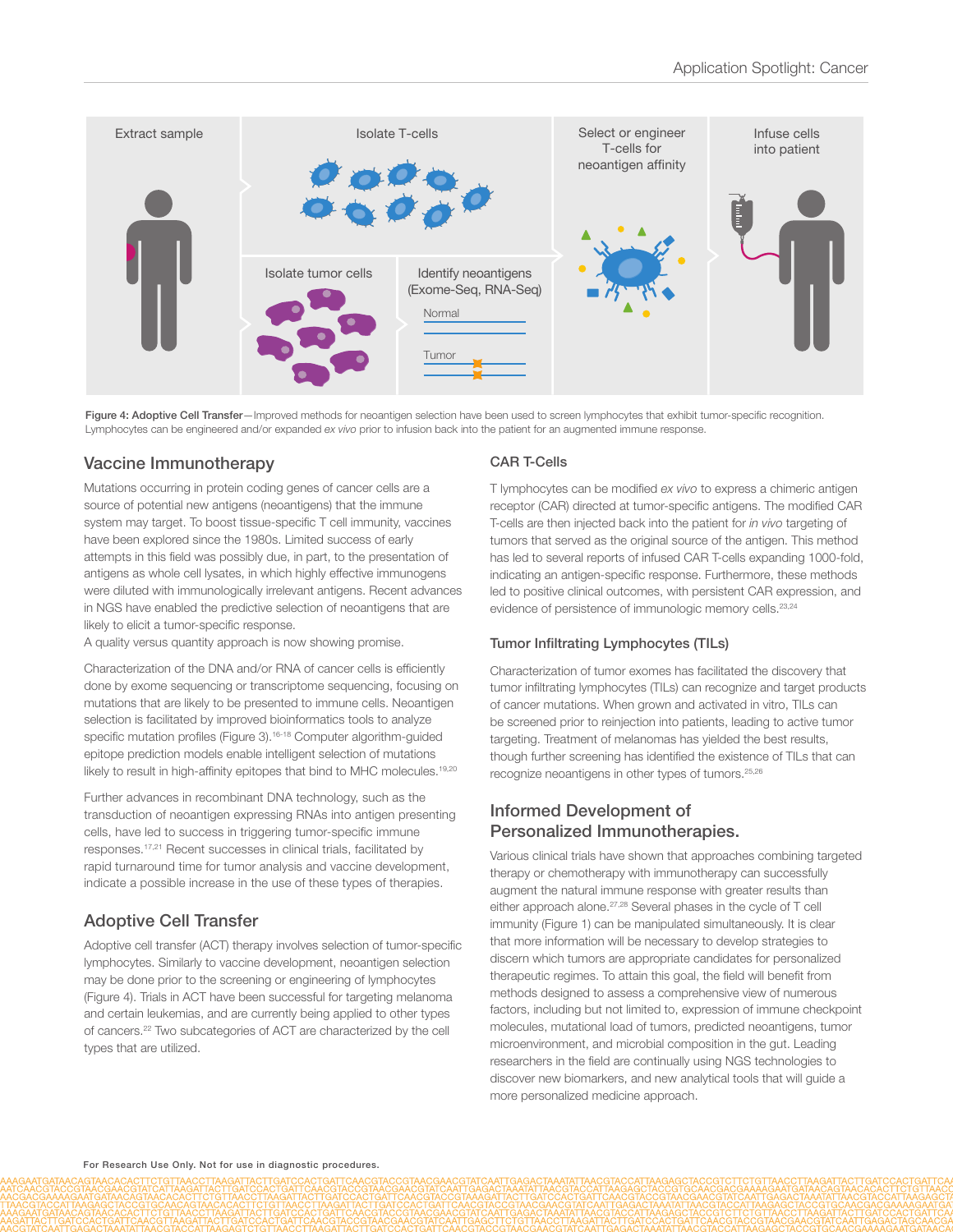#### Table 1: Immuno-oncology Applications

| <b>Clinical Research Relevance</b>               |                                      | Applications                     |                         |                                |                             |                                              |
|--------------------------------------------------|--------------------------------------|----------------------------------|-------------------------|--------------------------------|-----------------------------|----------------------------------------------|
|                                                  |                                      | Neoantigen,<br>mutational burden | Expression<br>profiling | Microbiome (16S)<br>sequencing | <b>BCR/TCR</b><br>profiling | Epigenetic profiling,<br>small RNA profiling |
| Immuno-modulatory<br>Therapeutic<br>Applications | Checkpoint Inhibitors                | X                                | ∧                       |                                | X                           | X                                            |
|                                                  | Vaccines                             | X                                | Χ                       |                                | Χ                           | X                                            |
|                                                  | Adoptive Cell Therapy                | X                                | Χ                       |                                | X                           | X                                            |
| Prognostics                                      | Immune Interaction<br>with Gut Flora |                                  |                         | X                              |                             |                                              |
|                                                  | Immune Repertoire                    |                                  | Χ                       |                                | X                           | X                                            |
| Monitoring                                       |                                      | Χ                                | X                       |                                | X                           | -                                            |

Because the presence of neoantigens does not necessarily correlate to induction of T cell immunity, interrogation of aspects other than the tumor mutational profile will likely help to identify new prognostic indicators.29-31 Tumor tissues vary considerably in their microenvironment, and the existence of other cells types can influence the ability of the T cell to infiltrate and attack tumor cells. NGS analysis has been used to characterize the immune repertoire, various cell populations in the microenvironment, and expression of genes that can suppress or improve the T cell response. Both the number of TILs and the degree of specific clonal expansion are signs of an adaptive immune response. More specific analysis of T and B cell receptors also has the potential to guide combination therapies.1,32–36

Recent studies in mouse models have provided proof-of-principle for the possibility that the host microbiome influences the strength of the immune response. In one study, a negative outcome using CTLA-4 blockade therapy was associated with the absence of a specific gut bacterium.14 However, the outcome improved with several combinatorial approaches, such as gavage with the bacteria, using bacterial antigens for immunization, or adoptive transfer of antigen-specific T cells. An independent study used microbial sequencing (16S RNA-Seq) to identify another microbe that mediated the effects of anti-PD-L1 treatment.15 Similarly, a combinatorial approach significantly impacted tumor growth. Together these studies point to other ways to advance this field by combinatorial approaches involving microbiota manipulation, or identification of new prognostic indicators.

#### NGS Applications for Immuno-oncology Research

The use of exome sequencing and transcriptome sequencing have been critical for the discovery, development, and understanding of immune modulatory therapies. Furthermore, neoantigen prediction is better refined by the continual improvement of predictive algorithms. This application and others will likely benefit from larger bodies of genomic data that may lead to better correlations for identifying clinical responses to specific therapies.

The successes of current immunotherapies also reveal there is still much to learn about the complexities of the immune system. While durable clinical responses have been seen in a proportion of advanced cancer patients, much more understanding is needed to manipulate the immune system with a personalized medicine approach. A holistic view of the host environment may be appropriate for many cases in the future. Beyond the scope of neoantigen profiles, the search

for biomarkers both in and around the tumor cells should lead to new prognostic indicators, and new therapeutic approaches. RNA sequencing of the localized tumor environment can lead to detection of both supportive and inhibitory cell populations with regard to mediating T cell responses.1,32-36

A body of evidence has implicated epigenetic modulation of genes involved in tumorigenesis. Further investigation will possibly indicate similar mechanisms causing increases and/or decreases in expression of genes that mediate the immune response. For example, epigenetic silencing has been found to reduce expression of HLA genes in certain cases,<sup>37</sup> which in turn impairs T cell mediated immunity. Although RNA analysis can detect the aberrant expression of immune modulatory genes, the advances of NGS-based epigenetic analyses enable rapid investigation of samples to define better the cause of abnormalities.<sup>38,39</sup> Also the analysis of regulatory noncoding RNAs (small RNA-Seq) may help to identify mechanisms of tumor evasion.<sup>40,41</sup> This knowledge may in turn point to other modes of combinatorial therapy, such as informed use of epigenetic modulatory drugs within the therapeutic regimen.<sup>9,42</sup>

Other methods that have been used routinely to monitor tumor progression are also appropriate in immunotherapeutic approaches. NGS applications provide a broad range of sensitive, high-throughput tools for obtaining information in a comprehensive fashion (Table 1).

#### **Conclusion**

As personalized medicine becomes an increasingly desirable approach, Illumina strives to align trends in immunotherapy with the evolution of genomic technologies that compliment and enable the promise of this field. The scale of data delivered by Illumina sequencing systems supports a range of cancer research goals. With a broad range of NGS applications available, Illumina provides researchers with flexible, accurate, and reliable options for analyzing the genome, exome, transcriptome, and epigenome. Illumina continuously makes available user-friendly informatics tools that address new challenges in medicine, with an expanding BaseSpace® Informatics Suite. Through partnerships with leading oncology experts and collaboration with national and international cancer organizations, Illumina continues to expand the portfolio of cancer focused research solutions.

#### Learn More

For more information on NGS applications in immunotherapy, visit

www.illumina.com/immuno-oncology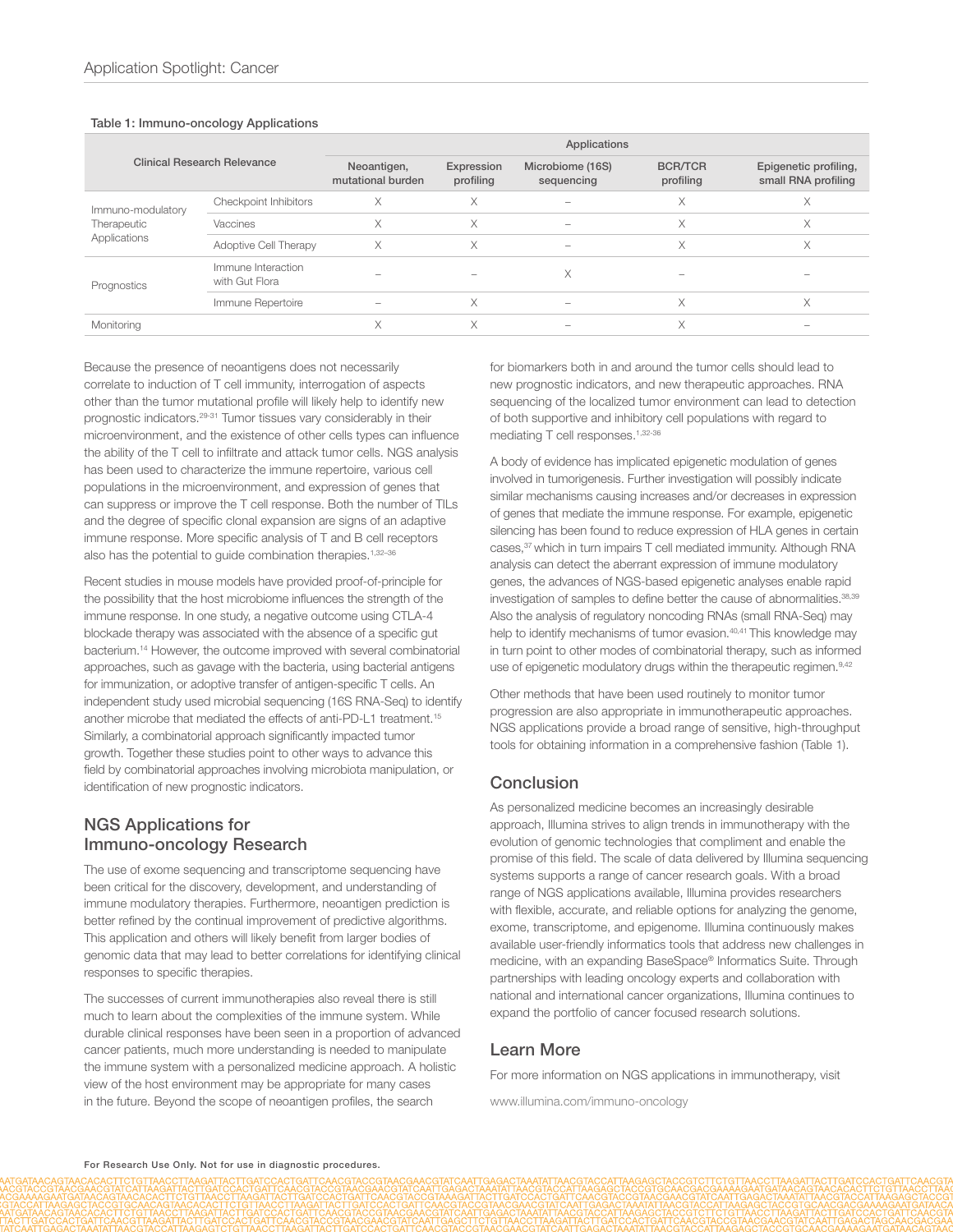## **References**

- 1. van Rooij N, van Buuren MM, Philips D, et al. Tumor exome analysis reveals neoantigen-specific T-cell reactivity in an ipilimumab-responsive melanoma. *J Clin Oncol.* 2013;31(32):e439-442.
- Calis JJ, Rosenberg BR. Characterizing immune repertoires by high throughput sequencing: strategies and applications. *Trends Immunol.*  2014;35(12):581-590.
- 3. Chen DS, Mellman I. Oncology meets immunology: the cancer-immunity cycle. *Immunity.* 2013;39(1):1-10.
- 4. Marcus A, Gowen BG, Thompson TW, et al. Recognition of tumors by the innate immune system and natural killer cells. *Adv Immunol.* 2014;122:91-128.
- 5. Sharma P, Allison JP. The future of immune checkpoint therapy. *Science.* 2015;348(6230):56-61.
- 6. Sharma P, Allison JP. Immune checkpoint targeting in cancer therapy: toward combination strategies with curative potential. *Cell.* 2015;161(2):205-214.
- 7. Champiat S, Ferté C, Lebel-Binay S, Eggermont A, Soria JC. Exomics and immunogenics: Bridging mutational load and immune checkpoints efficacy. *Oncoimmunology.* 2014;3(1):e27817.
- 8. Le DT, Uram JN, Wang H, et al. PD-1 Blockade in Tumors with Mismatch-Repair Deficiency. *N Engl J Med.* 2015;372(26):2509-2520.
- 9. Zou W, Wolchok JD, Chen L. PD-L1 (B7-H1) and PD-1 pathway blockade for cancer therapy: Mechanisms, response biomarkers, and combinations. *Sci Transl Med.* 2016;8(328):328rv4. doi:10.1126/scitranslmed.aad7118.
- 10. Rizvi NA, Hellmann MD, Snyder A, et al. Cancer immunology. Mutational landscape determines sensitivity to PD-1 blockade in nonsmall cell lung cancer. *Science.* 2015;348(6230):124-128.
- 11. Snyder A, Makarov V, et al. Genetic basis for clinical response to CTLA-4 blockade in melanoma. *N Engl J Med.* 2014;371(23):2189-2199.
- 12. Burkholder B, Huang RY, Burgess R, et al. Tumor-induced perturbations of cytokines and immune cell networks. *Biochim Biophys Acta.*  2014;1845(2):182-201.
- 13. Gajewski TF, Fuertes M, Spaapen R, Zheng Y, Kline J. Molecular profiling to identify relevant immune resistance mechanisms in the tumor microenvironment. *Curr Opin Immunol.* 2011;23(2):286-292.
- 14. Vetizou M, Pitt JM, Daillere R, et al. Anticancer immunotherapy by CTLA-4 blockade relies on the gut microbiota. *Science.* 2015;350:1079-1084.
- 15. Sivan A, Corrales L., Hubert N, et al. Commensal Bifidobacterium promotes antitumor immunity and facilitates anti-PD-L1 efficacy. *Science.*  2015;350:1084-1089.
- 16. Carreno BM, Magrini V, Becker-Hapak M, et al. Cancer immunotherapy. A dendritic cell vaccine increases the breadth and diversity of melanoma neoantigen-specific T cells. *Science.* 2015;348(6236):803-808.
- 17. Castle JC, Kreiter S, Diekmann J, et al. Exploiting the mutanome for tumor vaccination. *Cancer Res.* 2012;72(5):1081-1091.
- 18. Yadav M, Jhunjhunwala S, Phung QT, et al. Predicting immunogenic tumour mutations by combining mass spectrometry and exome sequencing. *Nature.* 2014;515(7528):572-576.
- 19. Cai A, Keskin DB, DeLuca DS, et al. Mutated BCR-ABL generates immunogenic T-cell epitopes in CML patients. *Clin Cancer Res.*  2012;18(20):5761-5772.
- 20. Matsushita H, Vesely MD, Koboldt DC, et al. Cancer exome analysis reveals a T-cell-dependent mechanism of cancer immunoediting. *Nature.*  2012;482(7385):400-404.
- 21. Diken M, Kreiter S, Kloke B, Sahin U. Current Developments in Actively Personalized Cancer Vaccination with a Focus on RNA as the Drug Format. *Prog Tumor Res.* 2015;42:44-54.
- 22. Rosenberg SA, Restifo NP. Adoptive cell transfer as personalized immunotherapy for human cancer. *Science.* 2015;348(6230):62-68.
- 23. Kalos M, Levine BL, Porter DL, et al. T cells with chimeric antigen receptors have potent antitumor effects and can establish memory in patients with advanced leukemia. *Sci Transl Med.* 2011;3(95):95ra73. doi: 10.1126/ scitranslmed.3002842.
- 24. Grupp SA, Kalos M, Barrett D, Chimeric Antigen Receptor-Modified T Cells for Acute Lymphoid Leukemia. *N Engl J Med.* 2013;368(16): 1509–1518.
- 25. Robbins PF, Lu YC, El-Gamil M, et al. Mining exomic sequencing data to identify mutated antigens recognized by adoptively transferred tumorreactive T cells. *Nat Med.* 2013;19(6):747-752.
- 26. Lu YC, Yao X, Jessica S. Crystal JS, et al. Efficient identification of mutated cancer antigens recognized by T cells associated with durable tumor regressions. *Clin Cancer Res.* 2014;20(13):3401–3410.
- 27. Sharma P, Allison JP. Immune checkpoint targeting in cancer therapy: toward combination strategies with curative potential. *Cell.*  2015;161(2):205-214.
- 28. Northrup L, Christopher MA, Sullivan BP, Berkland C. Combining antigen and immunomodulators: Emerging trends in antigen-specific immunotherapy for autoimmunity. *Adv Drug Deliv Rev.* 2016;98:86-98.
- 29. Linnemann C, van Buuren MM, Bies L, et al. High-throughput epitope discovery reveals frequent recognition of neoantigens by CD4+ T cells in human melanoma. *Nature Medicine.* 2015;21:81–85.
- 30. Lu YC, Yao X, Jessica S. Crystal JS, et al. Efficient identification of mutated cancer antigens recognized by T cells associated with durable tumor regressions. *Clin Cancer Res.* 2014;20(13):3401–3410.
- 31. Yuan J, Hegde PS, Clynes R, et al. Novel technologies and emerging biomarkers for personalized cancer immunotherapy. *J Immunother Cancer.* 2016;4:3. doi: 10.1186/s40425-016-0107-3.
- 32. Isella C, Terrasi A, Bellomo SE, et al. Stromal contribution to the colorectal cancer transcriptome. *Nat Genet.* 2015;47(4):312-319.
- 33. Tumeh PC, Harview CL, Yearley JH, et al. PD-1 blockade induces responses by inhibiting adaptive immune resistance. *Nature.*  2014;515(7528):568-571.
- 34. Robert L, Harview C, Emerson R, et al. Distinct immunological mechanisms of CTLA-4 and PD-1 blockade revealed by analyzing TCR usage in blood lymphocytes. *Oncoimmunology.* 2014;3:e29244. doi:10.4161/onci.29244.
- 35. Klinger M, Kong K, Moorhead M, Weng L, Zheng J, Faham M. Combining next-generation sequencing and immune assays: a novel method for identification of antigen-specific T cells. *PLoS One.* 2013;8(9):e74231. doi: 10.1371/journal.pone.0074231.
- 36. Felts SJ1, Van Keulen VP1, Scheid AD1, et al. Gene expression patterns in CD4+ peripheral blood cells in healthy subjects and stage IV melanoma patients. *Cancer Immunol Immunother.* 2015;64(11):1437-1447.
- 37. Campoli M, Ferrone S. HLA antigen changes in malignant cells: epigenetic mechanisms and biologic significance. *Oncogene.* 2008;27(45):5869-5885.
- 38. Northrup DL, Zhao K. Application of ChIP-Seq and related techniques to the study of immune function. *Immunity.* 2011;34(6):830-842.
- 39. Maio M, Covre A, Fratta E, et al. Molecular Pathways: At the Crossroads of Cancer Epigenetics and Immunotherapy. *Clin Cancer Res.* 2015;21(18):4040-4047.
- 40. Whiteside TL. Exosomes and tumor-mediated immune suppression. *J Clin Invest*. 2016. doi: 10.1172/JCI81136.
- 41. Leong JW, Sullivan RP, Fehniger TA. Natural killer cell regulation by microRNAs in health and disease. *J Biomed Biotechnol.* 2012;2012:632329. doi: 10.1155/2012/632329.
- 42. Weintraub K. Take two: Combining immunotherapy with epigenetic drugs to tackle cancer. *Nat Med*. 2016;22(1):8-10.